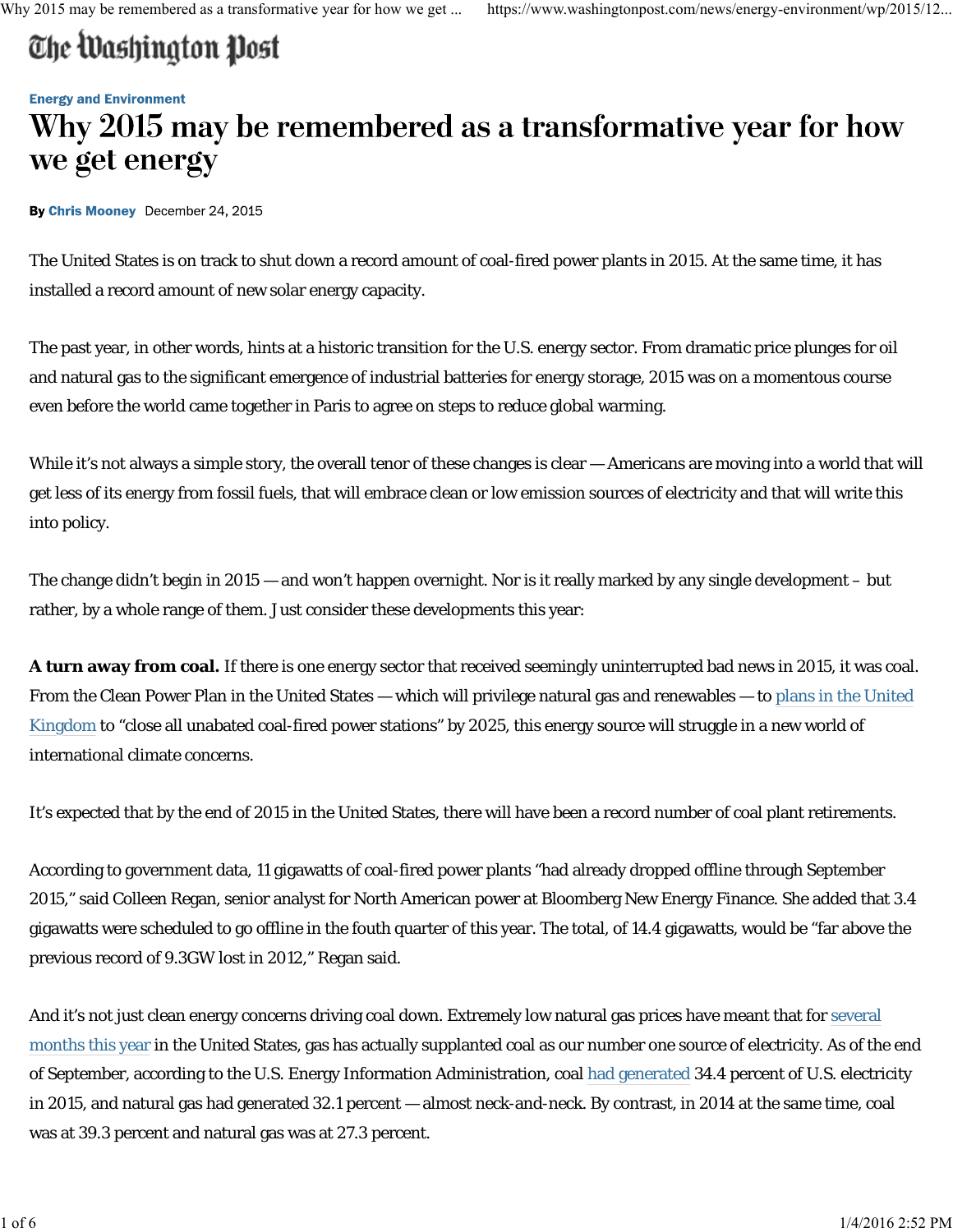The future suggests more of the same. A medium-term market report (looking out to 2020) for the global coal sector recently released by the International Energy Agency summarizes the turn. It predicts considerably lower coal demand in the future in the United States and European Union, suggests that the "golden age of coal in China seems to be over," and overall suggests only India and southeast Asian nations will see coal demand grow in the future.

Indeed, China — the world's top coal user — recently announced a "green dispatch" system that would privilege the use of renewable energy sources on its grid.

"The series of factors pushing coal prices down has been astonishing," notes the report, ranging from climate and environmental policies across the world to very low natural gas prices. The growth of coal demand stopped in 2014 after increasing for many years, the report finds, and a continued "downward trend in global coal consumption in 2015 is likely."

**The maturation of wind and solar.** Meanwhile, 2015 underscored that wind and solar are not only generating an ever-larger percentage of U.S. electricity, but that this will continue out to 2020 and likely well beyond it – and not just here but across the globe.

In the United States, solar likely will see record installations in 2015 — some 7.4 gigawatts' worth of capacity, according to GTM Research. Having just secured a much coveted extension of the 30 percent investment tax credit, solar may reach 100 gigawatts worth of installations by 2020 and provide 3.5 percent of U.S. power, according to the Solar Energy Industries Association.

In the past few years, U.S. solar has emerged as a kind of triple threat, as utility-scale installations are now very nearly matched by individual homeowner rooftop installations, even as corporations and businesses are also installing plenty of panels of their own. And the fourth wave is still only beginning — community or "shared" solar, which will extend availability to renters, members of condo buildings and many others.

Wind, meanwhile, just hit 70 gigawatts installed this year and is already providing about five percent of total U.S. electricity. "We're now at a 66 percent cost decline in the price utilities are paying for wind energy since 2009," said Michael Goggin, senior director of research at the American Wind Energy Association. Goggin believes the industry is on course to fulfill the Department of Energy's vision of getting 20 percent of U.S. electricity from wind by 2030.

Other parts of the world are rushing in the same direction. This year African leaders announced plans to install 300 gigawatts of clean energy by 2030, which is nearly double the total energy capacity installed on the entire continent. India has set plans for 175 gigawatts of renewable energy by 2022, and the International Energy Agency now forecasts that renewables will be energy's single biggest growth sector out to 2020 – largely in developing countries — and see 700 gigawatts of total added capacity.

None of this means that coal use will end tomorrow, but it does mean that wind and solar are entering the big leagues.

**A "breakout" for energy storage.** At the same time, a key "enabling technology" that may further enhance our ability to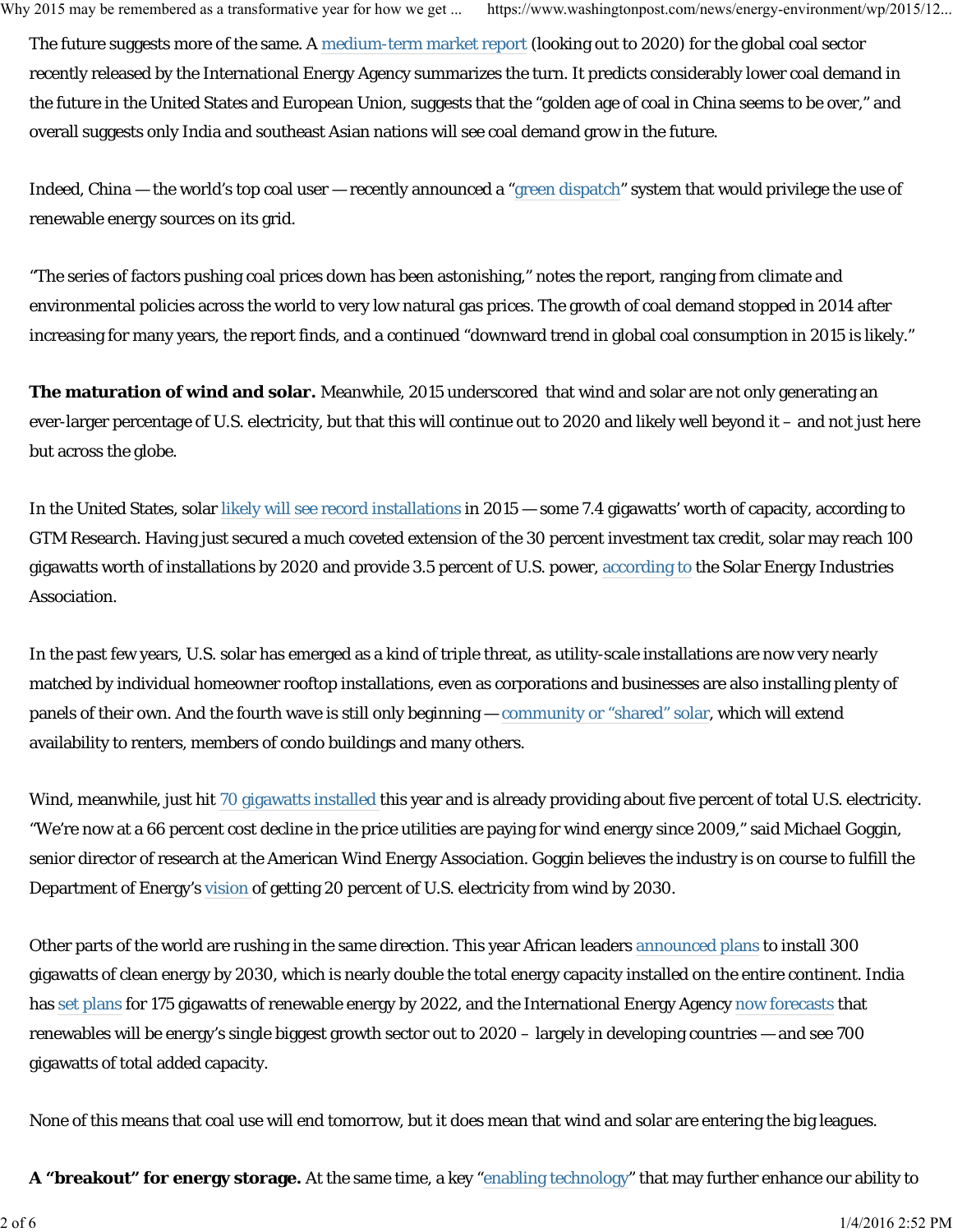use solar began to seem truly viable this year.

It has long been a mantra that because "electricity cannot be stored in large quantities," as the North American Electric Reliability Corp. puts it, the amount of electricity generated and the amount used on the grid must stay in "constant balance." But 2015 is the year where this may cease to really be true — because it has been a banner year for the emergence of energy storage, especially when it comes to the use of large, grid-scale batteries.

Energy storage drew massive public attention back in April when Tesla announced its new home battery, the Powerwall. Less visible has been the much greater growth of energy storage on the electric grid. Just last week AES announced plans to buy a gigawatt-hour worth of batteries for use on the grid. GTM Research's Ravi Manghani has declared that "2015 is turning out to be a breakout year for the U.S. energy storage market," with triple the deployments seen in 2014.

Utility firms are adding large batteries to the grid in key places because there are myriad benefits from doing so — including potentially replacing natural gas "peaker plants" that are used to ramp up very quickly at times of high demand. Batteries, it turns out, can potentially do that, too.

Most important, storage means that in the future, energy originally generated from solar installations may not have to be used immediately. It could be saved for later — used even at night. This is critical for enabling the further growth of solar because it helps to get around one of its key limitations — that it is intermittent, due to weather and the simple rotation of the Earth.

**The launch of global and domestic climate policy.** The growth of renewables and the decline of coal aren't happening by accident — they are being buoyed by a sense that the world must move in this direction, due to climate change. That sense was made official early this month in Paris as 195 nations agreed to steadily cut their emissions with the goal of keeping the planet's warming not only considerably lower than 2 degrees Celsius above pre-industrial levels, but perhaps even as low as 1.5 degrees C.

This is probably the single most transformative energy development of 2015, because it provides a global policy signal that the world will shift, as rapidly as possible, toward lower-emitting forms of energy. In effect, it assures the future of wind and solar even as it provides the starkest "writing on the wall" for coal, as Michael Liebreich, advisory board chairman of Bloomberg New Energy Finance, has put it..

And it probably wouldn't have been possible had not the United States also released a domestic policy, in the form of the EPA's Clean Power Plan, to cut emissions from the largest source — the electricity sector. The plan doesn't even kick in until 2022, by which time measures like the Paris agreement and newly extended tax breaks for wind and solar will likely have already spurred along a considerable clean energy transition (and perhaps as much as doubled the percentage of U.S. electricity that comes from these sources).

Along with Paris, the Clean Power Plan shifts the debate. The question is no longer about whether action will be taken — it already has been – but about how rapid and effective it will be.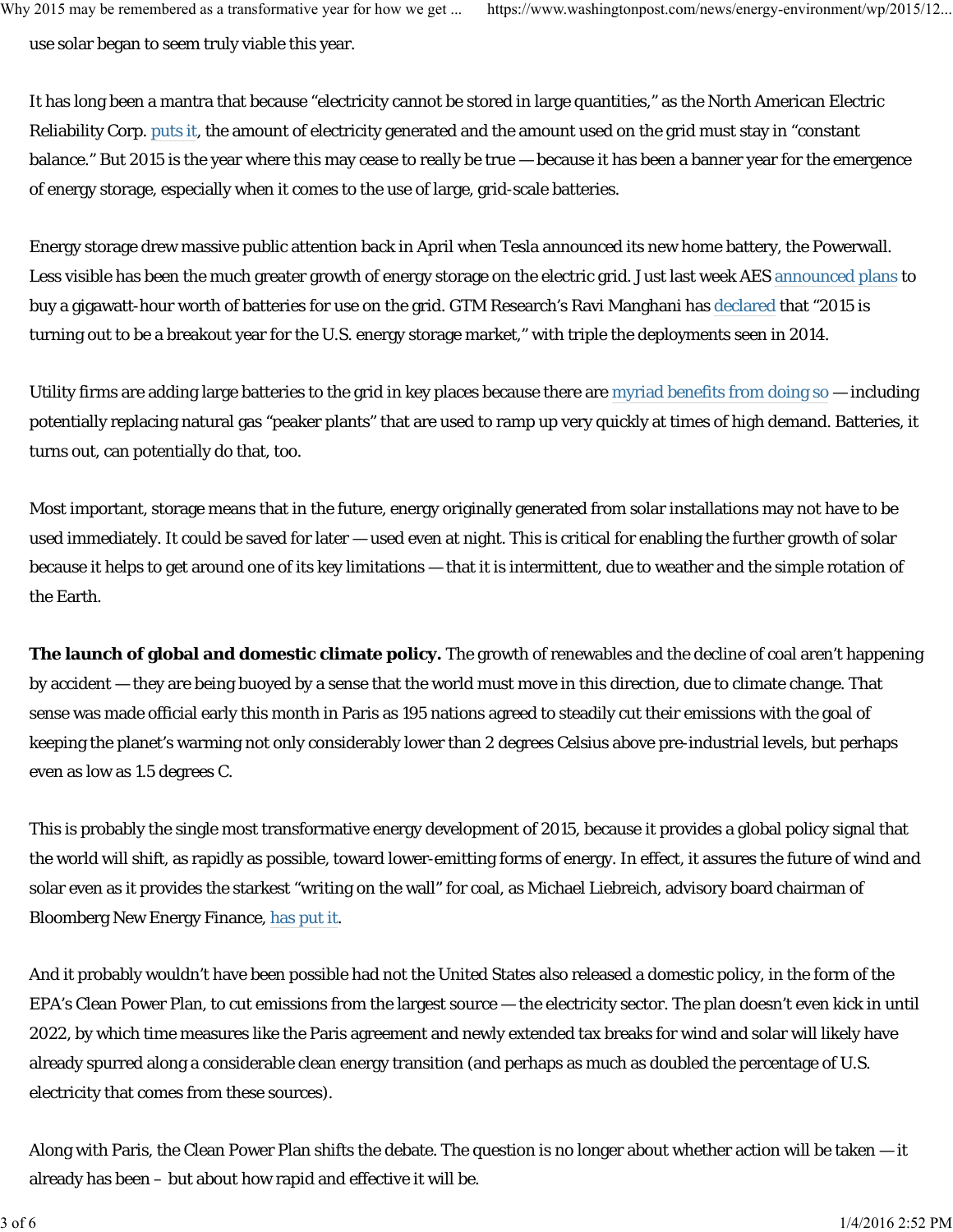**The possible decoupling of economic growth from emissions.** There were also tantalizing signs in 2015 that the world is learning how to grow economies without spewing an ever larger amount of carbon pollution at the same time.

Examining 2014 data earlier this year, the International Energy Agency found that global carbon dioxide emissions from the use of energy did not grow last year. It marked "the first time in 40 years in which there was a halt or reduction in emissions of the greenhouse gas that was not tied to an economic downturn," the agency said.

And then just this month, scientists published the finding that in 2015, emissions may have actually ticked down slightly in comparison to 2014 levels, even though, again, there was no global recession.

It's important to be cautious here – many scientists think that emissions have not yet peaked for good and suspect they'll keep going up as electrification reaches more people in nations like India, and much of that power still comes from traditional sources like coal. Nevertheless, it was a tantalizing hint that growth is possible without worsening the state of the planet.

**Dramatically low oil and natural gas prices.** There was one other major energy trend worth noting this year incredibly low prices for both oil and natural gas.

Cheap natural gas contributes to the decline of coal, and emits only about half as much carbon dioxide when burned. Yet the stark plunge in oil prices, from over \$100 per barrel little more than a year ago to around \$ 36 per barrel today, likely works to undermine progress in another key sector: transportation, which contributes nearly 25 percent of all greenhouse gas emissions from fossil fuel burning.

While electric vehicles have grown in popularity, they still comprise a relatively tiny percentage of all vehicles in the United States. The story of renewable fuels or biofuels is even more disheartening, especially in the United States, where mounting controversy has plagued the Renewable Fuels Standard and long-awaited cellulosic ethanol remains a tiny fraction of our overall fuel supply. Meanwhile, low oil prices — and correspondingly low gasoline prices — mean that in the first nine months of this year, according to new data from the U.S. Energy Information Administration, levels of gasoline consumption actually shot up three percent.

Overall, this confirms a common mantra in the climate arena — it's going to be harder to transition the transportation sector than it will be to transition the electricity sector, principally because powering something that moves (like a car or plane) without energy-dense fossil fuels is a lot tougher than powering something that stays put. And cheap gasoline only makes it tougher to bring on such a change.

The fact remains that humans will be using coal, oil, and gasoline for a long time. As a result, it could be quite the planetary photo finish when it comes to whether we actually stay under that global target of 2 degrees Celsius.

Nonetheless, 2015 marked a key moment in the shift toward a new way of doing things in the energy world, and the consequences will unfold over the course of the entire century.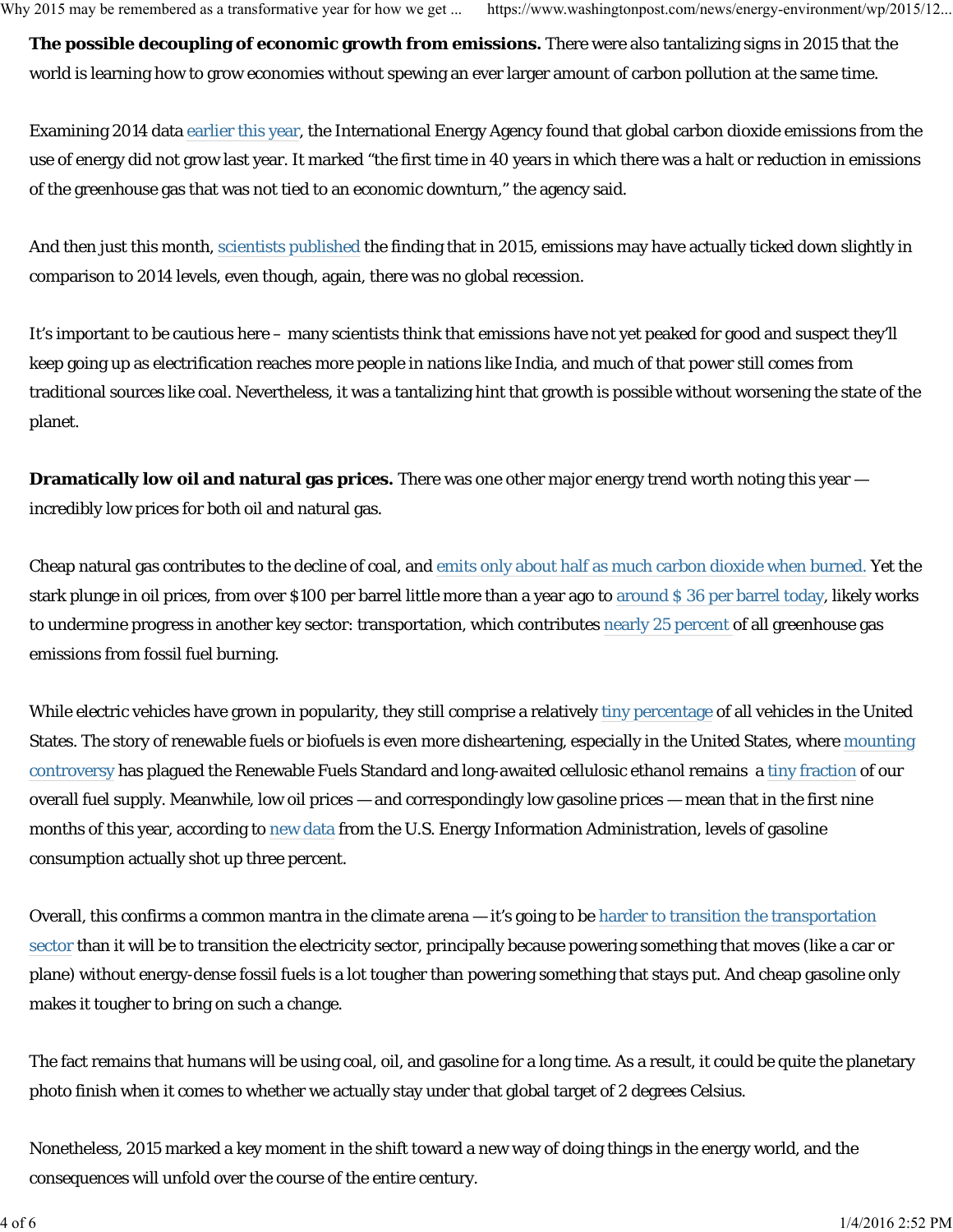Why 2015 may be remembered as a transformative year for how we get ... https://www.washingtonpost.com/news/energy-environment/wp/2015/12...

*Correction: In a previous version of this article, the quotation from Colleen Regan stated that 4.4 gigawatts of coal plants were scheduled to go offline in the fourth quarter. The actual number is 3.4 gigawatts, for an expected total of 14.4 gigawatts in 2015.*

Chris Mooney reports on science and the environment.

#### **The Post Recommends**

### The deadliest day of the year is almost upon us

There's a huge public health mystery that nobody's trying to solve.

#### In 42-year-old cold case, suspected murder victim turns up alive

"She had no clue we thought she was dead," trooper Nathan Trate said.

### The Oregon occupiers' land dispute, explained in 9 maps

The history of the fight between the government and the West over land.

**Your Three.** Video curated for you.